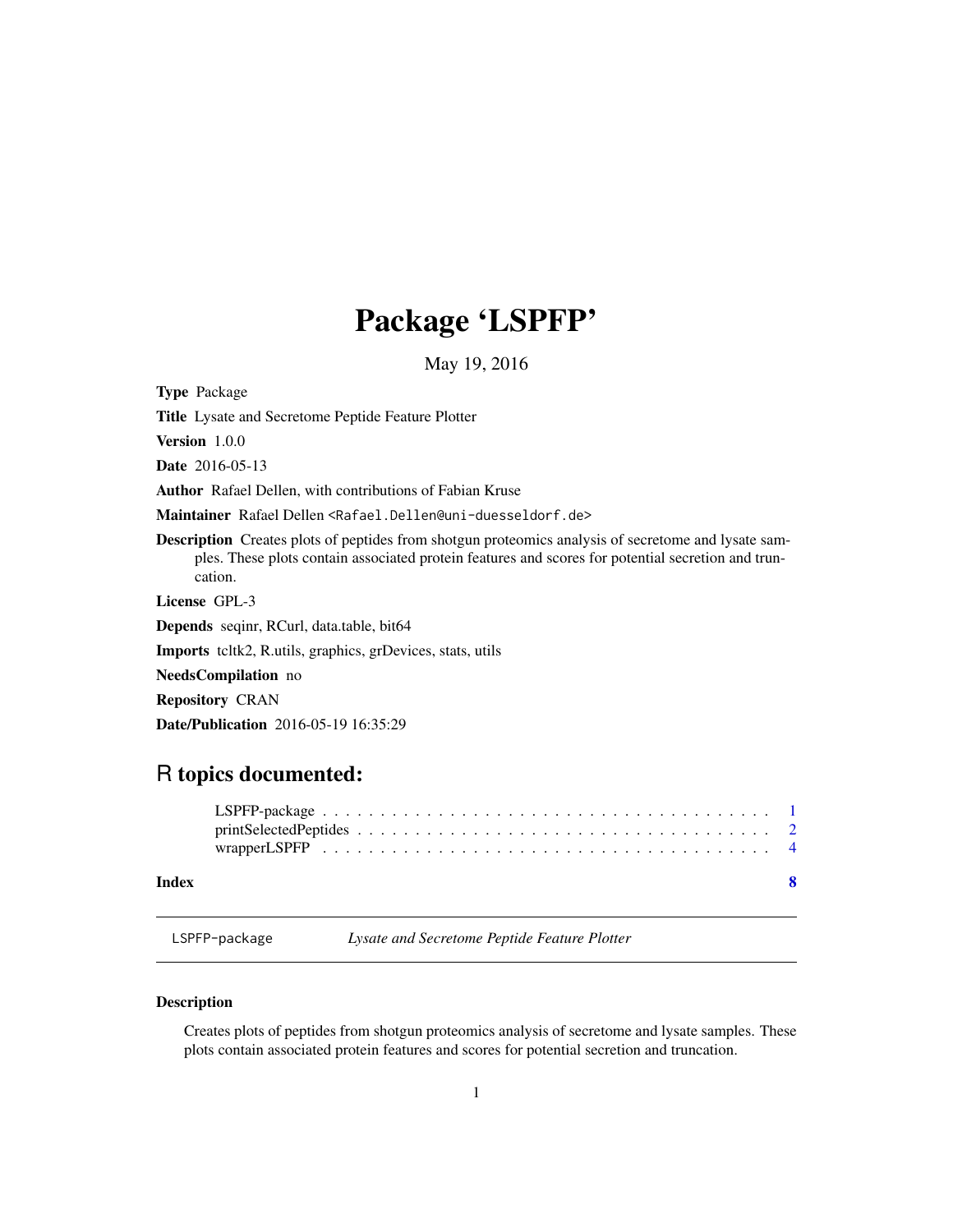#### Details

The DESCRIPTION file:

| <b>LSPFP</b>                                                                                                  |
|---------------------------------------------------------------------------------------------------------------|
| Package                                                                                                       |
| Lysate and Secretome Peptide Feature Plotter                                                                  |
| 1.0.0                                                                                                         |
| 2016-05-13                                                                                                    |
| Rafael Dellen, with contributions of Fabian Kruse                                                             |
| Rafael Dellen <rafael.dellen@uni-duesseldorf.de></rafael.dellen@uni-duesseldorf.de>                           |
| Creates plots of peptides from shotgun proteomics analysis of secretome and lysate samples. These plots conta |
| $GPL-3$                                                                                                       |
| seqinr, RCurl, data.table, bit64                                                                              |
| tcltk2, R.utils, graphics, grDevices, stats, utils                                                            |
|                                                                                                               |

Index of help topics:

| LSPFP-package         | Lysate and Secretome Peptide Feature Plotter |
|-----------------------|----------------------------------------------|
| printSelectedPeptides | Only print peptides                          |
| wrapperLSPFP          | wrapperLSPFP                                 |

The package offers two functions. Please have a look at wrapperLSPFP and printSelectedPeptides for details.

#### Author(s)

Rafael Dellen, with contributions of Fabian Kruse

Maintainer: Rafael Dellen <Rafael.Dellen@uni-duesseldorf.de>

#### Examples

#Please have a look at wrapperLSPFP for an example.

printSelectedPeptides *Only print peptides*

#### Description

This function allows printing of different peptide plots after running wrapperLSPFP once.

#### Usage

```
printSelectedPeptides(path, fname, mysorteddf = NULL)
```
<span id="page-1-0"></span>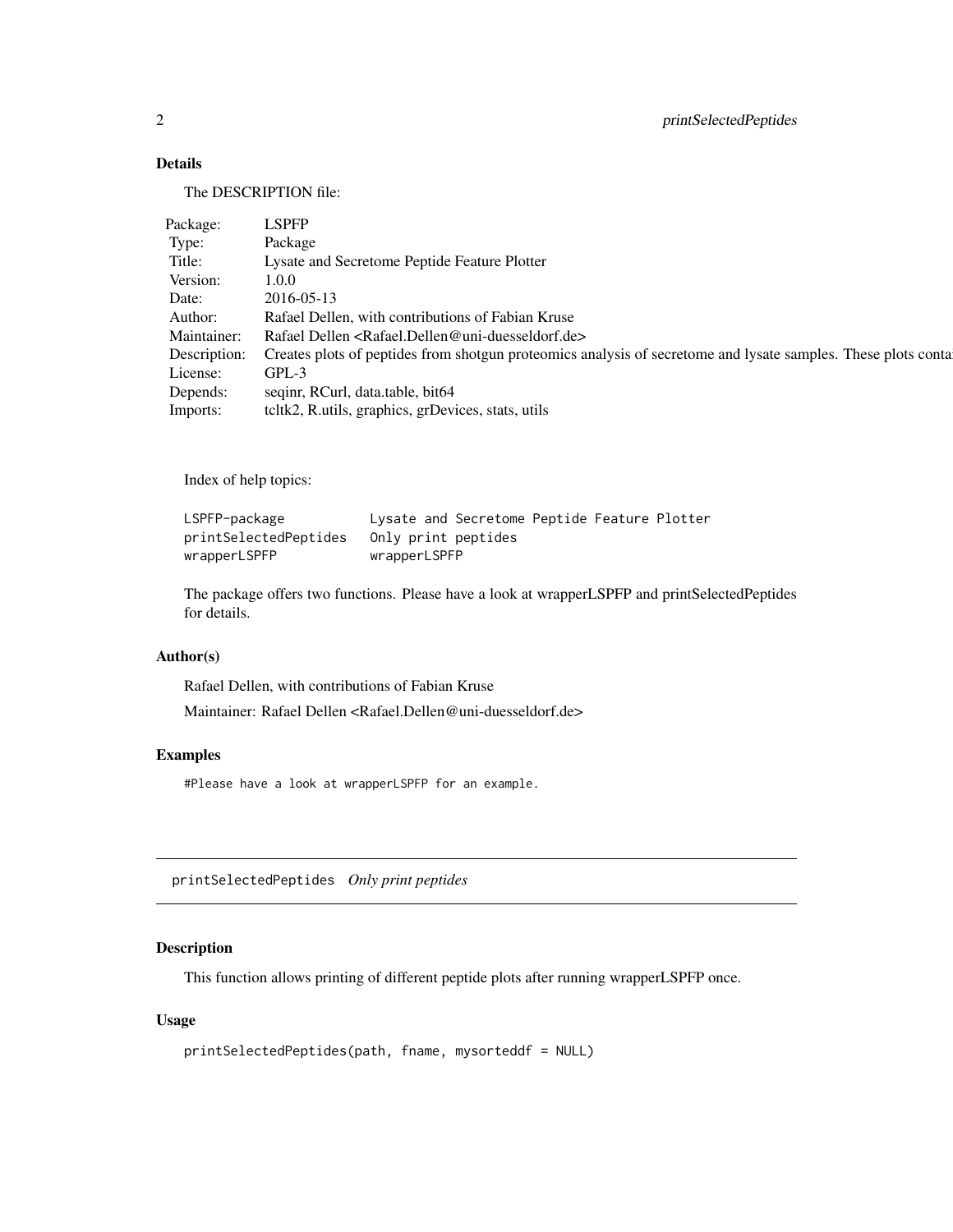#### **Arguments**

| path       | Character vector giving the path to a data folder in the analysis directory.                     |
|------------|--------------------------------------------------------------------------------------------------|
| fname      | Character vector containing the name of the new file.                                            |
| mysorteddf | A data frame that can be a sorted and/or shortened data frame of the feature table<br>from path. |

#### Details

This function offers the possibility to print more selectively peptide plots after wrapperLSPFP was applied. To get a smaller plot, it is necessary to commit an existing anlaysis directory from the AnalysisData directory. The new file is named like fname and stored in the specified directory path. If a smaller dataset should be printed, a row wise sorted or shortened feature\_table is to be used as basis for printing but no columns should be removed. This new data.frame (mysorteddf) will be processed for printing.

#### Value

A PDF file named like fname in the analysis directory path. Returns TRUE if the printing was successful and FALSE if not.

#### Note

A detailed vignette will follow soon.

#### Author(s)

Rafael Dellen <Rafael.Dellen@uni-duesseldorf.de>

#### Examples

```
## Not run:
#To run this example you need to run the example from wrapperLSPFP
path <- paste0(getwd(),"/AnalysisData/Test_Mouse")
test <- read.csv(paste0(path, "/feature_table.csv"))
```

```
#Rows can be deleted or sorted but columns should not be removed
#Print the first 25 rows
myprint <- test[1:25,]
#Sort by accession
myprint2 <- test[sort(test$Accession), ]
```
printSelectedPeptides(path, "newfeaturetable", mysorteddf = myprint)

## End(Not run)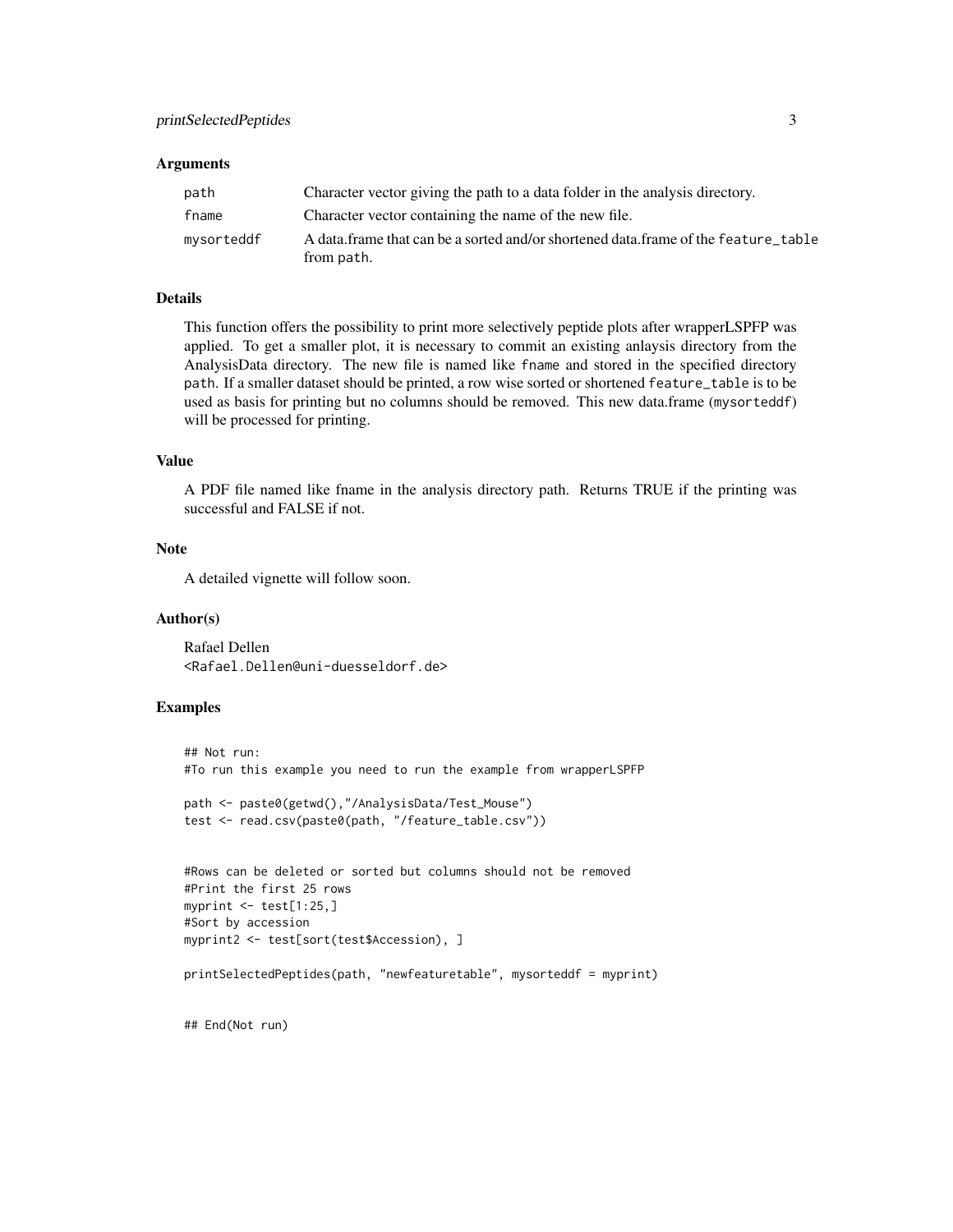<span id="page-3-0"></span>wrapperLSPFP *wrapperLSPFP*

#### Description

This function plots the positions of peptides with associated proteins from shotgun proteomics data from MaxQuant or Progenesis as input. The plots contain informations about: intensity, position, protein structure, location of protein domains, genename, protein accession, secretion score and truncation score. The plots are written to a PDF file and a data.frame containing protein feature information is saved as a rds-file and csv-file.

#### Usage

```
wrapperLSPFP(globpath, expname, sourcefiles, org, grlocationdf,
            version = "actual", species = c("HUMAN", "MOUSE", "RAT", "PIG"),
         proteomeid = c("UP000005640", "UP000000589", "UP000002494", "UP000008227"),
         taxid = c("9606", "10090", "10116", "9823"), domain = rep("Eukaryota", 4),
            forcedl = FALSE, pepstack = 2, pepque = 2, sortprint = "fcsmall",
            unipep = TRUE, localfasta = "none")
```
#### **Arguments**

| globpath     | Character string indicating the path of the global directory.                                                                  |
|--------------|--------------------------------------------------------------------------------------------------------------------------------|
| expname      | Character string indicating the name of the directory where the files for this run<br>are saved.                               |
| sourcefiles  | Character string indicating the path to the peptides-file.                                                                     |
| org          | Character string specifying the organism the peptides are from.                                                                |
| grlocationdf | Data.frame including the following columns: Expname, Location, Treatment,<br>Sample, Group.                                    |
| version      | Character string indicating what version of the 'BasicData' file should be used.                                               |
| species      | Character strings specifying the UniProt species names of the data sets for down-<br>load from UniProt to 'BasicData'.         |
| proteomeid   | Character strings specifying the UniProt proteome IDs of the organisms for<br>download. Must be in the same order as species.  |
| taxid        | Character strings containing the UniProt taxonomic IDs of the organisms for<br>download. Must be in the same order as species. |
| domain       | Character strings containing the UniProt domain description. Must be in the<br>same order as species.                          |
| forcedl      | Logical, TRUE: indicates that the actual version of 'BasicData' should be<br>downloaded again, FALSE: if not.                  |
| pepstack     | Numerical indicating the minimal number of runs per group where the same<br>peptide should have been measured.                 |
| pepque       | Numerical indicating the minimal number of peptides that should have been<br>measured in each groupe.                          |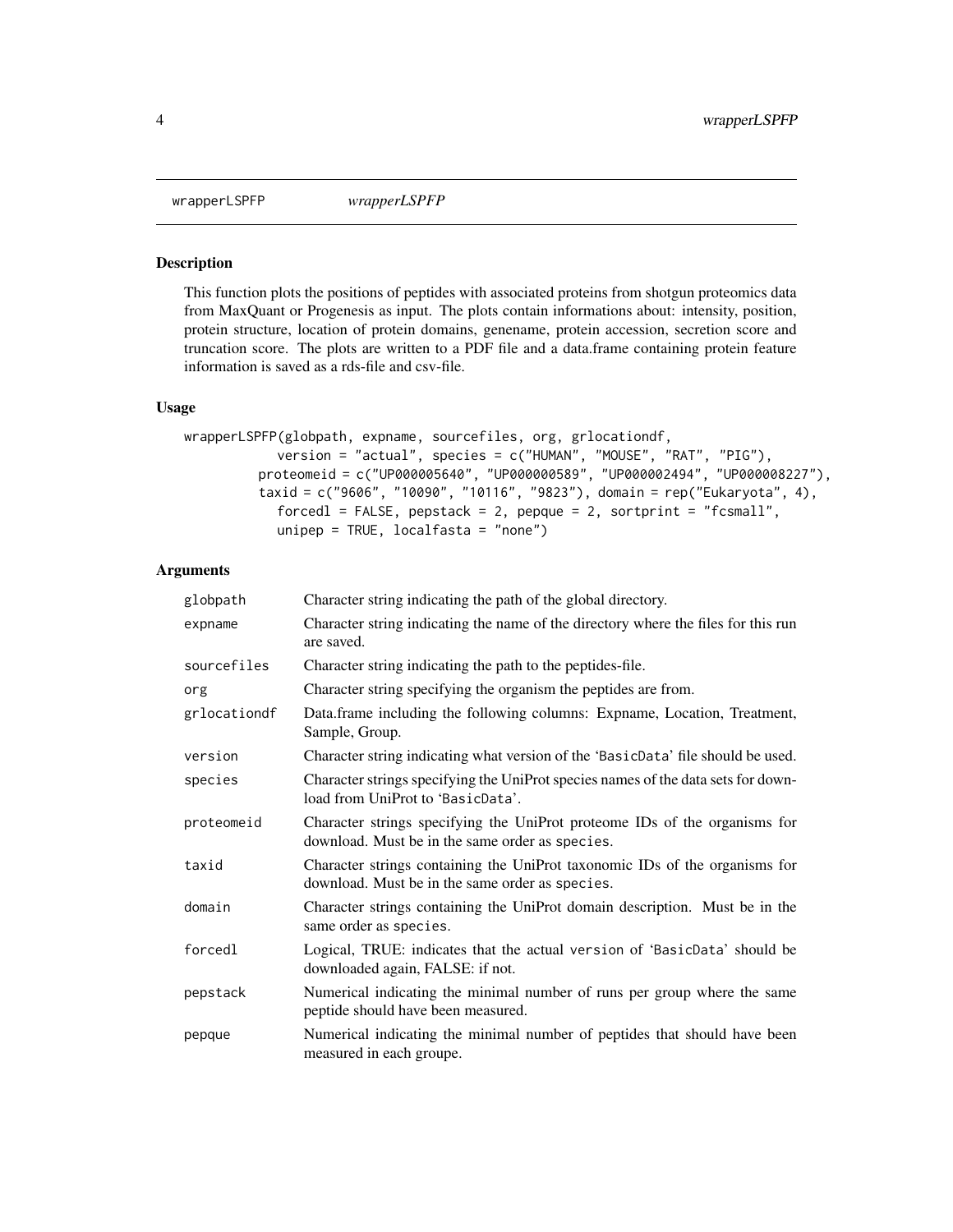| sortprint  | Character string that indicates how the peptide plot will be sorted. "fcsmall":<br>decreasing fcsmall values, "lflf": decreasing fclf values, "trunc": decreasing<br>tscore values, "acc": increasing accessions. |
|------------|-------------------------------------------------------------------------------------------------------------------------------------------------------------------------------------------------------------------|
| unipep     | Logical that indicates if only unique peptides should be used. TRUE: only<br>uniques, FALSE: all peptides in the file.                                                                                            |
| localfasta | Character string indicating that a local FASTA file should be used. Default:<br>"none", if the FASTA file should be downloaded from UniProt, "": any valid<br>path to a FASTA file on the system.                 |

#### Details

#### **Worklfow**

- 1. Create a data structure.
- 2. Download and prepare data from UniProt.

———————————————————

- 3. Calculate features.
- 4. Print plots to PDF.
- 5. Save features as .rds and .csv.

#### Input

peptide-files: the program uses the file extension to decide if the input was created by MaxQuant (.txt) or by Progenesis (.csv).

grlocationdf: Should be a data.frame that contains the following columns:

Expname: This column should contain all experiment names from the peptide file that should be used for the feature plotting. Put each experiment in a single row. It should be a character string. Spaces will be filled with underscores automatically.

Location: Filled with "Secretome" or "Proteome" character strings that indicates if the experiment is from a lysate or not .

Treatment: If the experiments are based on different treatments of the cell, should be marked here. The value must be a character string that matches [A-Z][A-Z].

Sample: Here should be marked from which sample each experiment is from. The values should be simple numbers of type numeric.

Group: These values are used to set experiment groups for the secretome scores. They have to be numbers of type numeric. Set at least two groups if there are to different Locations (e.g. "Secretome" = 1 and "Proteome" = 2). Choose more groups if there are dependencies between treatment, sample and location.

grlocationdf is used to assign the experiments correctly during the different scoring and plotting functions.

#### **Datastructure**

At the beginning the following file-structure is created: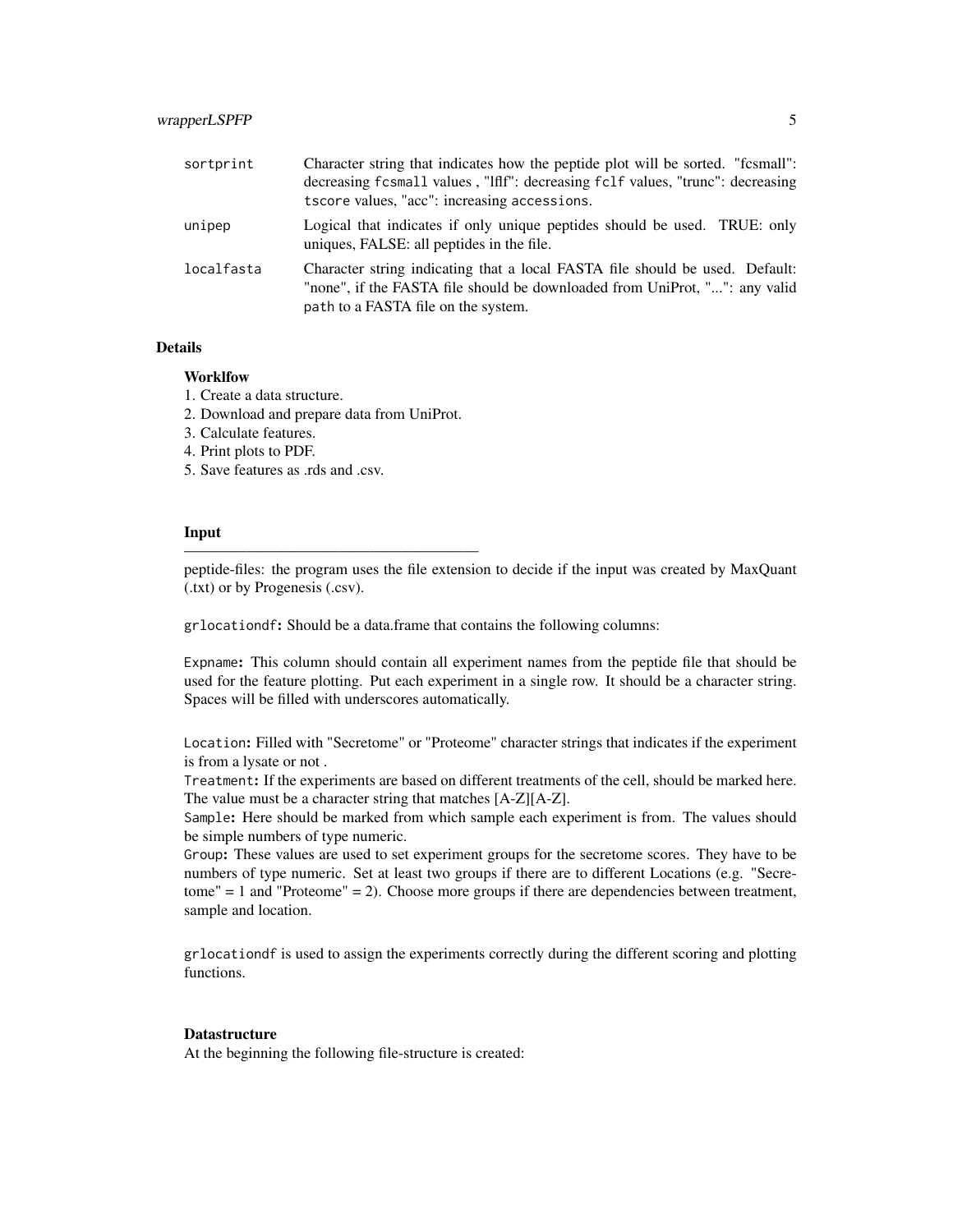'globalpath/BasicData'

'globalpath/AnalysisData'

If it already exists, nothing new will be created and the old one is used. In BasicData all the different versions of UniProt download files are stored. In AnalysisData the output-files are stored.

#### UniProt

For annotation and protein sequence information the organisem specific gff-files and fasta-files are downloaded from UniProt database <http://www.uniprot.org/>. As default the actual data-sets are retrieved. If an already downloaded dataset should be used, set version to the foldername of the existing dataset. No archived version can be downloaded from UniProt.

#### **Output**

The PDF output file will contain a plot for every unique protein a peptide was identified by MaxQuant or Progenesis.

A data.frame containing values that are used for the score calculation will be at:

'globpath/AnalysisData/expname/feature\_table.rds' and 'globpath/AnalysisData/expname/feature\_table.csv' It contains the following columns: Accession, NTT, NTTcov, CTT, CTTcov, TotalPep, ProtL, MeanSec, MeanProt, MeanSecLF, MeanProtLF, tscore, fcsmall, fclf A .csv-file of grlocationdf will be saved in 'AnalysisData', too. Further more 'intenscount\_table.csv' and 'namesdf\_table.csv' are stored in the 'AnalysisData' directory. They contain information that enables printing with print\_selected\_peptides.

#### Value

The return value is TRUE if no error occured and FALSE otherwise. The plots and the feature table can be found in 'globpath/AnalysisData/expname'.

#### **Note**

The download from UniProt may take a while, between 5 and 10 minutes per organism. A detailed vignette will follow soon.

#### Author(s)

Rafael Dellen <Rafael.Dellen@uni-duesseldorf.de>

#### Examples

#The download of gff-files and FASTA-sequences from UniProt # might be time consuming. # Please consider this before running the example.

## Not run: #please choose a path globpath <- getwd()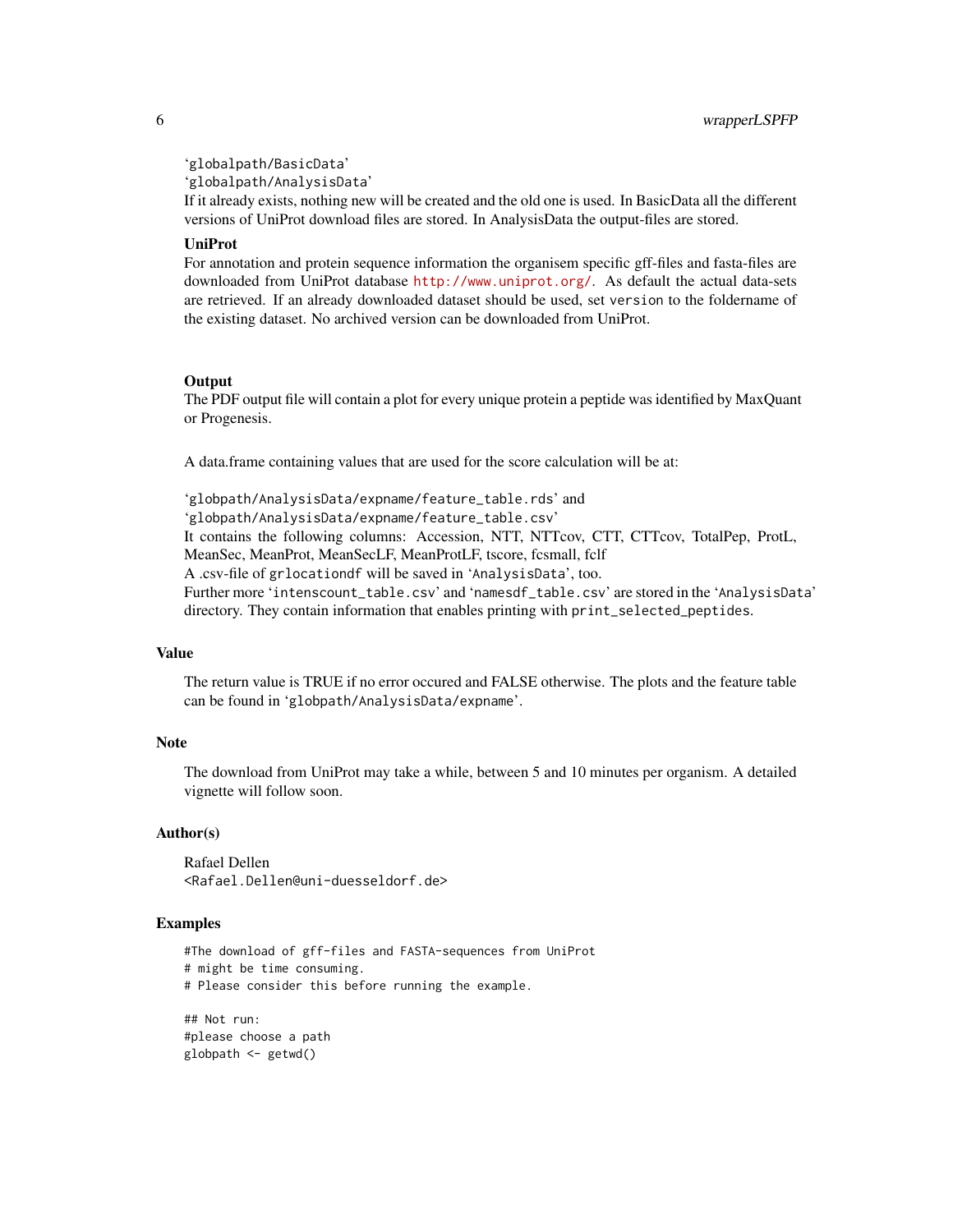```
expname <- "Test_Mouse"
sourcefiles <- system.file("extdata", "Mouse.txt",
                        package="LSPFPpackagetest")
org <- "Mouse"
#prepare grlocationdf
expnames <- c("Lysat_PB1a","Lysat_PB2a","Lysat_PB3a","Lysat_PB4a",
  "Lysat_PB5a","Lysat_PK1a", "Lysat_PK2a","Lysat_PK3a","Lysat_PK4a",
  "Lysat_PK5a","Sekretom_PB1a","Sekretom_PB2a","Sekretom_PB3a",
  "Sekretom_PB4a","Sekretom_PB5a","Sekretom_PK1a","Sekretom_PK2a",
  "Sekretom_PK3a","Sekretom_PK4a","Sekretom_PK5a")
# Are the values from the secretome or the proteome of the cells?
explocation <- c(rep("Proteome",10),rep("Secretome",10))
# Are the cells from the same culture eg. patient?
expsample \leq c(rep(1:5,4))
# Are the samples differently treated?
#(different environments, chemicals, tissue extraction technique)?
exptreatment <- c(rep("AA",5),rep("BB",5),rep("AB",5),rep("BC",5))
#Group specifies which experiments belong together
group \leq c (rep(1,10), rep(2,10))
grlocationdf <- data.frame(Expname = expnames, Location = explocation,
                          Treatment = exptreatment, Sample = expsample,
                          Group = group, stringsAsFactors = FALSE)
species <- "MOUSE"
proteomeid <- "UP000000589"
taxid <- "10090"
domain <- "Eukaryota"
res <- wrapperLSPFP(globpath, expname, sourcefiles, org, grlocationdf,
                    species= species, proteomeid = proteomeid,
                    taxid = taxid, domain = domain)
```
## End(Not run)